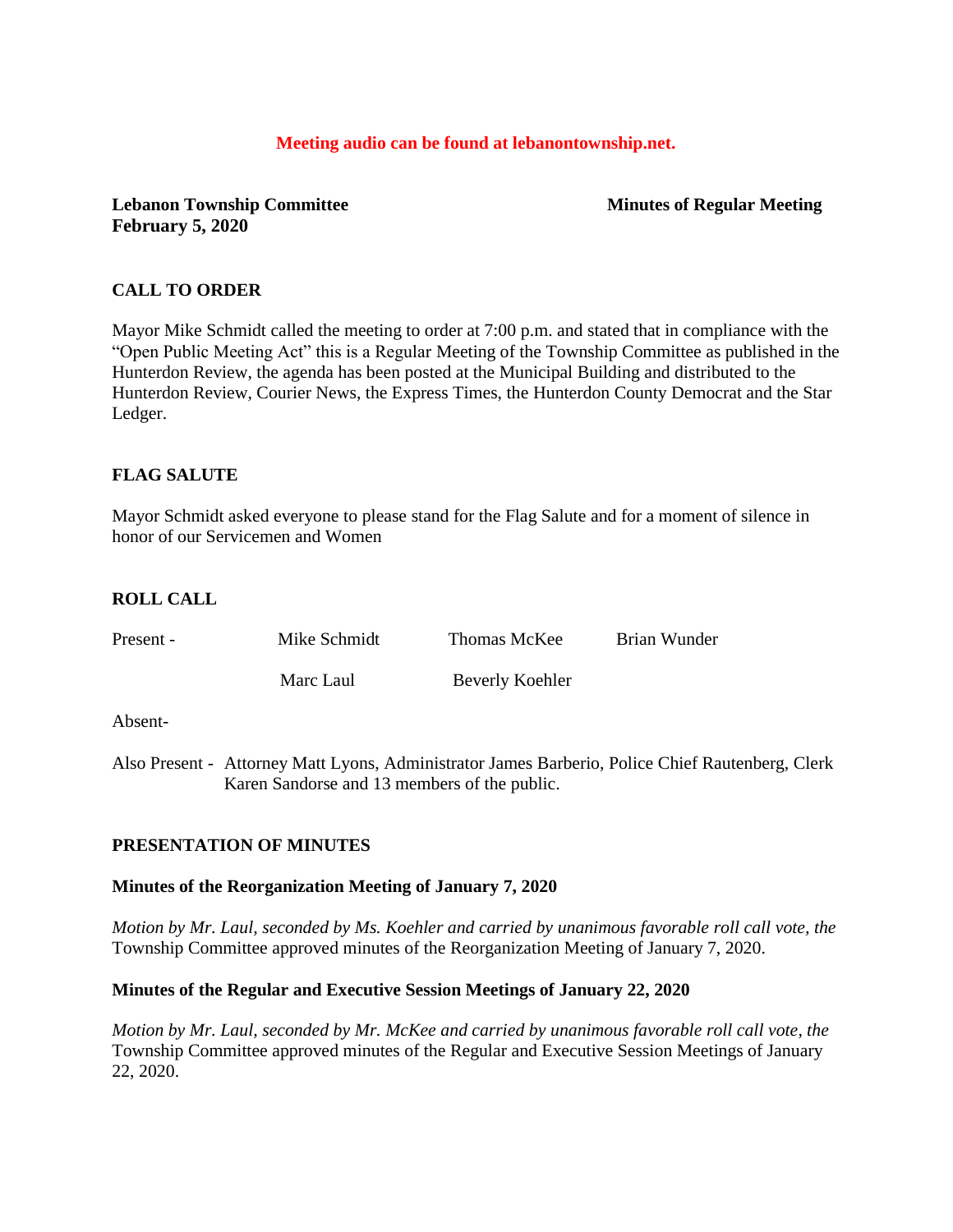LTCM 02/05/2020 Page **2** of **12**

#### **PUBLIC COMMENTS – for agenda items only.**

*Motion by Ms. Koehler, seconded by Mr. McKee and carried by unanimous favorable roll call vote,* the Township Committee opened the public comment portion of the meeting.

There were no comments from the public.

*Motion by Ms. Koehler, seconded by Mr. Wunder and carried by unanimous favorable roll call vote,* the Township Committee closed the Public Comment portion of the meeting.

## **PROCLAMATION**

#### **100 Year Anniversary of Women's Suffrage**

Ms. Koehler provided a presentation and proclamation, which she prepared, in Celebration of Women's Suffrage in the U.S. 1920-2020.

*Motion by Ms. Koehler, seconded by Mr. Laul and carried by unanimous favorable roll call vote, the* Township Committee endorsed the 100 Year Anniversary of Women's Suffrage Proclamation as presented by Ms. Koehler.

## **ORDINANCES**

## **Ordinance No. 2020-01- CAP – Public Hearing**

*Motion by Mr. Laul, seconded by Mr. Wunder, and carried by unanimous favorable roll call vote, the* public hearing for Ordinance No. 2020-01 was opened.

There were no comments from the public.

*Motion by Mr. Laul, seconded by Mr. McKee and carried by unanimous favorable roll call vote, the* public hearing for Ordinance No. 2020-01 was closed.

*Motion by Mr. Laul, seconded by Mr. McKee and carried by unanimous favorable roll call vote, the* Township Committee adopted Ordinance No. 2020-01 as written below.

> STATE OF NEW JERSEY COUNTY OF HUNTERDON TOWNHSIP OF LEBANON ORDINANCE NO. 2020-01 CALENDAR YEAR 2020 ORDINANCE TO EXCEED THE MUNICIPAL BUDGET APPROPRIATION LIMITS AND TO ESTABLISH A CAP BANK (N.J.S.A. 40a:4-45.14)

**WHEREAS**, the Local Government Cap Law, N.J.S. 40A: 4-45.1 et seq., provides that in the preparation of its annual budget, a municipality shall limit any increase in said budget up to 2.5%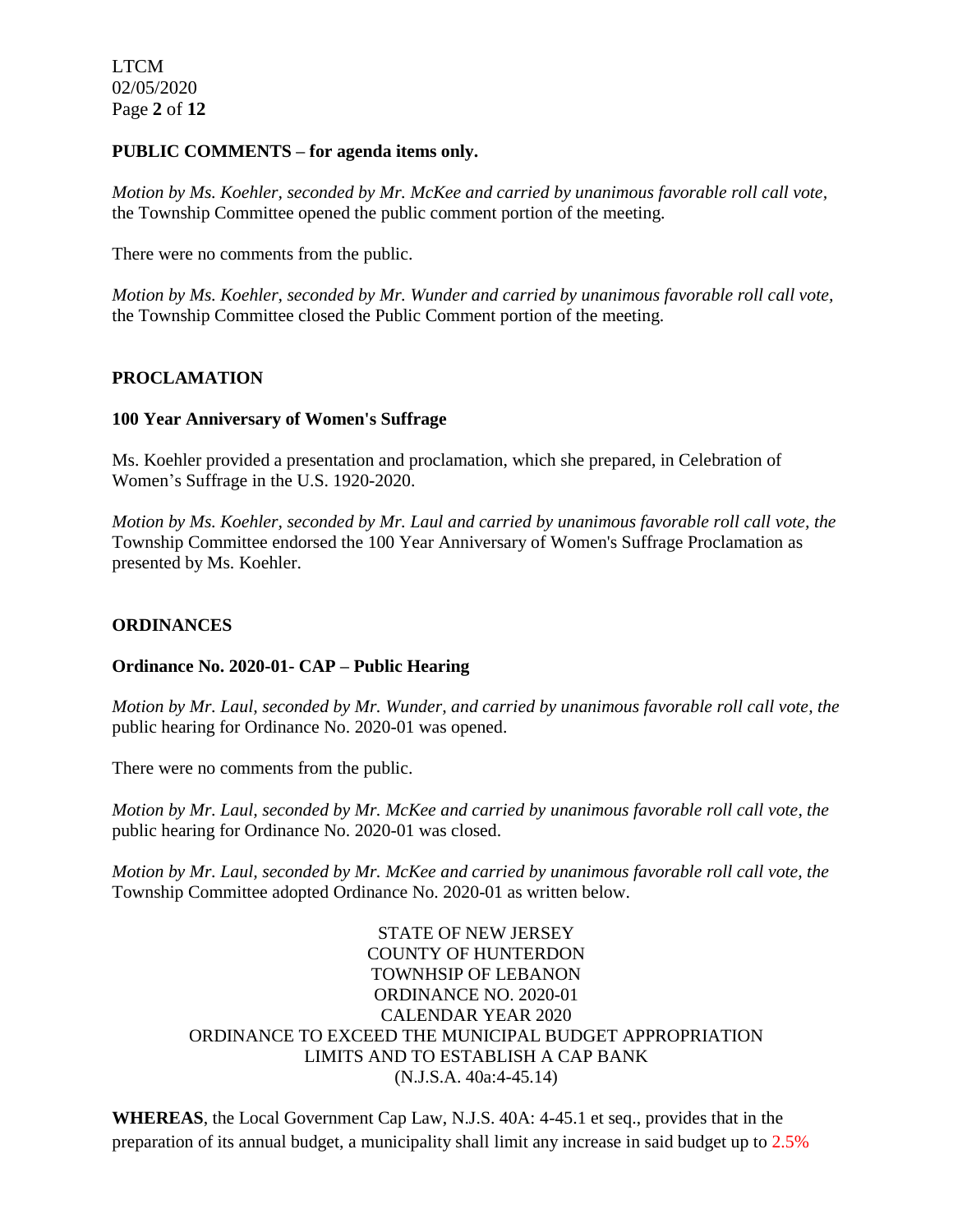LTCM 02/05/2020 Page **3** of **12**

unless authorized by ordinance to increase it to 3.5% over the previous year's final appropriations, subject to certain exceptions; and,

**WHEREAS,** N.J.S.A. 40A: 4-45.15a provides that a municipality may, when authorized by ordinance, appropriate the difference between the amount of its actual final appropriation and the 3.5% percentage rate as an exception to its final appropriations in either of the next two succeeding years; and,

**WHEREAS**, the Township Committee of the Township of Lebanon in the County of Hunterdon finds it advisable and necessary to increase its CY 2020 budget by up to 3.5% over the previous year's final appropriations, in the interest of promoting the health, safety and welfare of the citizens; and,

**WHEREAS**, the Township Committee hereby determines that a 1.0% increase in the budget for said year, amounting to \$ 46,579.52 in excess of the increase in final appropriations otherwise permitted by the Local Government Cap Law, is advisable and necessary; and,

WHEREAS the Township Committee hereby determines that any amount authorized hereinabove that is not appropriated as part of the final budget shall be retained as an exception to final appropriation in either of the next two succeeding years.

**NOW THEREFORE BE IT ORDAINED**, by the Township Committee of the Township of Lebanon, in the County of Hunterdon, a majority of the full authorized membership of this governing body affirmatively concurring, that, in the CY 2020 budget year, the final appropriations of the Township of Lebanon shall, in accordance with this ordinance and N.J.S.A. 40A: 4-45.14, be increased by 3.5%, amounting to \$ 163,028.32, and that the CY 2020 municipal budget for the Township of Lebanon be approved and adopted in accordance with this ordinance; and,

**BE IT FURTHER ORDAINED,** that any amount authorized hereinabove that is not appropriated as part of the final budget shall be retained as an exception to final appropriation in either of the next two succeeding years; and,

**BE IT FURTHER ORDAINED**, that a certified copy of this ordinance as introduced be filed with the Director of the Division of Local Government Services within 5 days of introduction; and, **BE IT FURTHER ORDAINED**, that a certified copy of this ordinance upon adoption, with the recorded vote included thereon, be filed with said Director within 5 days after such adoption.

# **Ordinance No. 2020-02 – Salaries – Public Hearing**

*Motion by Mr. Wunder, seconded by Ms. Koehler, and carried by unanimous favorable roll call vote,* the public hearing for Ordinance No. 2020-02 was opened.

There were no comments from the public.

*Motion by Mr. Wunder, seconded by Ms. Koehler and carried by unanimous favorable roll call vote,*  the public hearing for Ordinance No. 2020-02 was closed.

*Motion by Ms. Koehler, seconded by Mr. McKee and carried by unanimous favorable roll call vote,*  the Township Committee adopted Ordinance No. 2020-02 as written below.

TOWNSHIP OF LEBANON - COUNTY OF HUNTERDON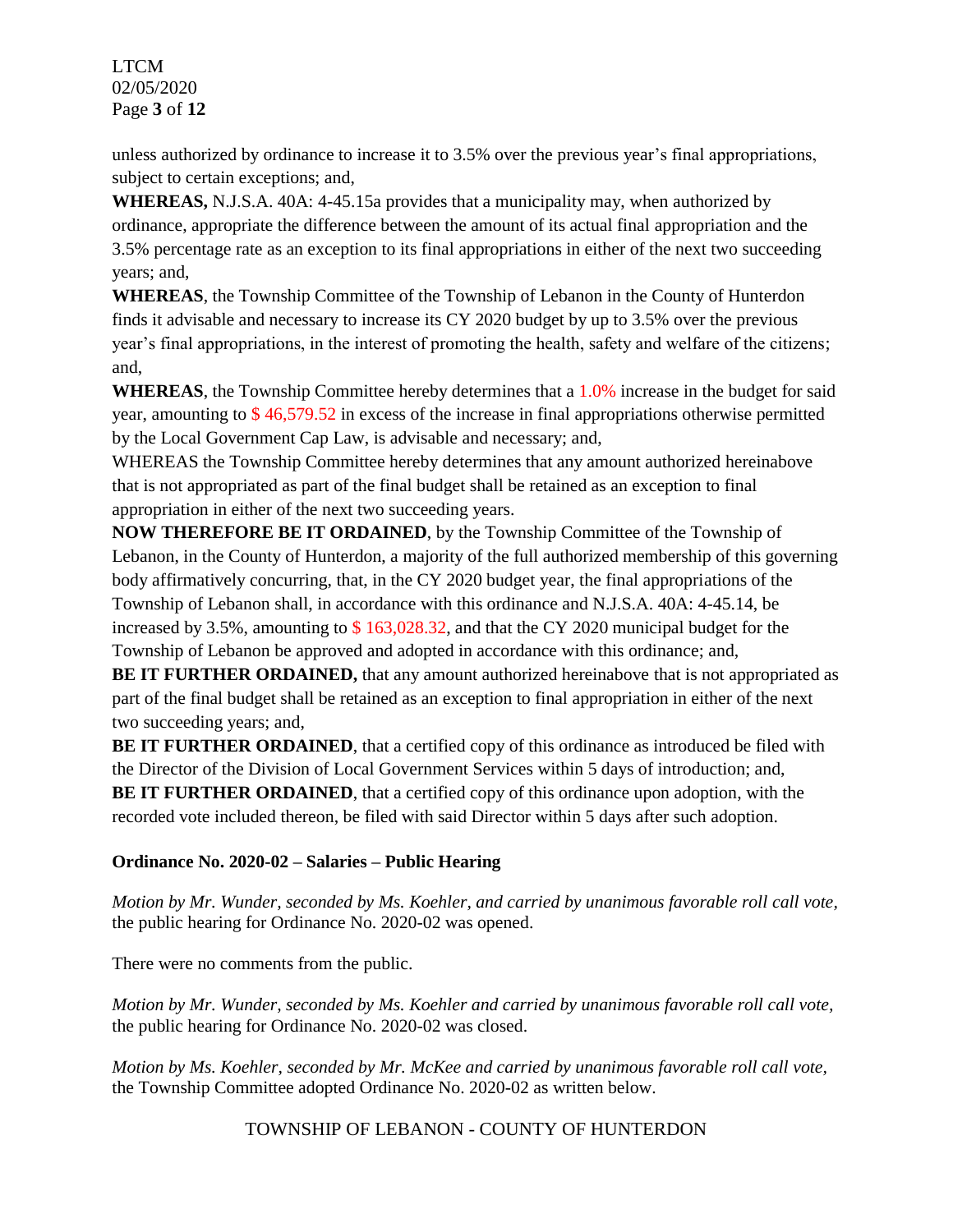#### ORDINANCE NO. 2020-02

# AN ORDINANCE AUTHORIZING THE 2020 SALARY FOR OFFICERS AND EMPLOYEES OF THE TOWNSHIP OF LEBANON, COUNTY OF HUNTERDON, STATE OF NEW JERSEY

BE IT ORDAINED by the Township Committee of the Township of Lebanon, Hunterdon County, New Jersey, that:

SECTION A. This Ordinance shall be known and may be referred to be its short title which is "The 2020 Salary Ordinance."

SECTION B. The annual salary of the following officers and employees of the Township of Lebanon shall be as set forth hereafter:

| Employee                              | Salary    |            |  |
|---------------------------------------|-----------|------------|--|
|                                       | Ranges    |            |  |
| Mayor                                 | 4,000.00  | 6,000.00   |  |
| Committee                             | 3,000.00  | 6,000.00   |  |
| Open Space Coordinator                | 4,000.00  | 6,000.00   |  |
| <b>Tax Assessor</b>                   | 26,000.00 | 55,000.00  |  |
| Municipal Clerk*                      | 40,000.00 | 110,000.00 |  |
| Deputy Clerk                          | 30,000.00 | 55,000.00  |  |
| <b>Tax Collector</b>                  | 15,000.00 | 55,000.00  |  |
| <b>Chief Financial Officer</b>        | 15,000.00 | 40,000.00  |  |
| Treasurer                             | 30,000.00 | 40,000.00  |  |
| <b>Planning Board Clerk</b>           | 15,000.00 | 35,000.00  |  |
| Zoning Officer                        | 11,000.00 | 35,000.00  |  |
| Board of Adjustment Secretary         | 15,000.00 | 35,000.00  |  |
| Police Office Manager                 | 29,000.00 | 55,000.00  |  |
| Certified Public Works Manager*       | 55,000.00 | 115,000.00 |  |
| Ass't Road Supervisor                 | 40,000.00 | 80,000.00  |  |
| Chief Mechanic                        | 29,000.00 | 80,000.00  |  |
| Road Employee                         | 27,000.00 | 80,000.00  |  |
| Police Chief                          | 86,000.00 | 140,000.00 |  |
| Police Sergeant                       | 66,000.00 | 125,000.00 |  |
| Police Officer                        | 32,000.00 | 115,000.00 |  |
| <b>Office of Emergency Management</b> | 2,000.00  | 6,000.00   |  |
| Dog Census                            | 2,000.00  | 6,000.00   |  |

SECTION C. The hourly wage of the following employees of the Township of Lebanon shall be set forth hereafter:

| Employee                       | Salary |        |
|--------------------------------|--------|--------|
|                                |        | Ranges |
| <b>Buildings and Grounds</b>   | 12.00  | 15.00  |
| Library Clerk                  | 19.00  | 22.00  |
| <b>Assistant Library Clerk</b> | 11.00  | 15.00  |
| <b>Museum Curator</b>          | 11.00  | 20.00  |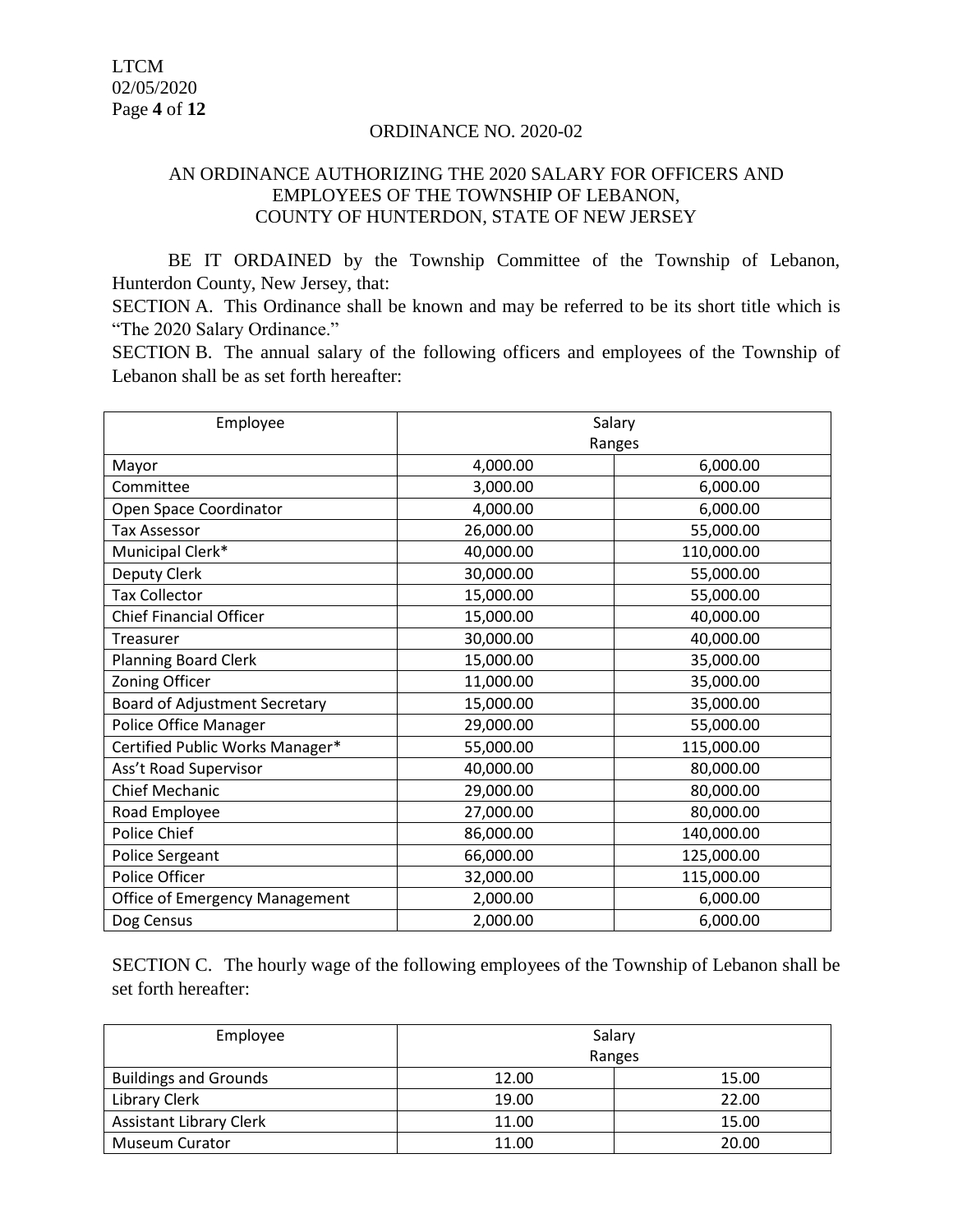LTCM 02/05/2020 Page **5** of **12**

| $1 \mu \leq c \nu \ln 12$         |        |        |
|-----------------------------------|--------|--------|
| <b>Assistant Museum Curator</b>   | 11.00  | 17.00  |
| Special Police Class II & Matrons | 20.00  | 24.00  |
| Dog Wardens                       | 11.00  | 14.00  |
| Mechanic Helper - over base pay   | 2.00   | 4.00   |
| Fire Official                     | 24.00  | 26.00  |
| Perc Test Witness                 | 100.00 | 125.00 |
| <b>Special Traffic Guards</b>     | 25.00  | 38.00  |
|                                   |        |        |
| Clerical Employee                 | 11.00  | 15.00  |
| <b>Accounts Payable</b>           | 20.00  | 23.00  |

Section D. The rate for mileage shall be the current federal limit.

\*All other terms and conditions of the employment of the Certified Public Works Manager and Municipal Clerk shall be governed by the contracts approved by the Township committee on December 18, 2019, and executed by the Municipal Clerk on December 18, 2019, and the Certified Public Works Manager on December 20, 2019, for the duration of the contracts. (See copies of the above mentioned contracts attached hereto as Exhibit A for the Certified Public Works Manager and Exhibit B for the Municipal Clerk.) The terms and conditions of the employment of the Certified Public Works Manager and Municipal Clerk set forth in the after mentioned employment contracts shall supersede any provisions of Chapter 72 of the Lebanon Township Code.

This ordinance shall take effect upon final passage and publication as provided by law.

## **RESOLUTIONS**

## **Resolution No. 26-2020 – Salaries**

*Motion by Mr. Laul, seconded by Mr. McKee and carried by unanimous favorable roll call vote,* the Township Committee approved Resolution No. 26-2020 as written below.

> TOWNSHIP OF LEBANON COUNTY OF HUNTERDON STATE OF NEW JERSEY RESOLUTION NO. 26-2020

RESOLVED, BY THE Township of Lebanon, County of Hunterdon, State of New Jersey fixing the Compensation and Salaries of certain officers and employees of the Township.

NOW THEREFORE BE IT RESOLVED, by the Township Committee of the Township of Lebanon that this Resolution be known as the 2020 Salary Resolution and the annual salaries of the following officers and employees be set forth hereafter:

SECTION A: Salary Salary Salary Salary Salary Salary Salary Salary Salary Salary Salary Salary Salary Salary Salary Salary Salary Salary Salary Salary Salary Salary Salary Salary Salary Salary Salary Salary Salary Salary S

2020

Mayor 5,000.00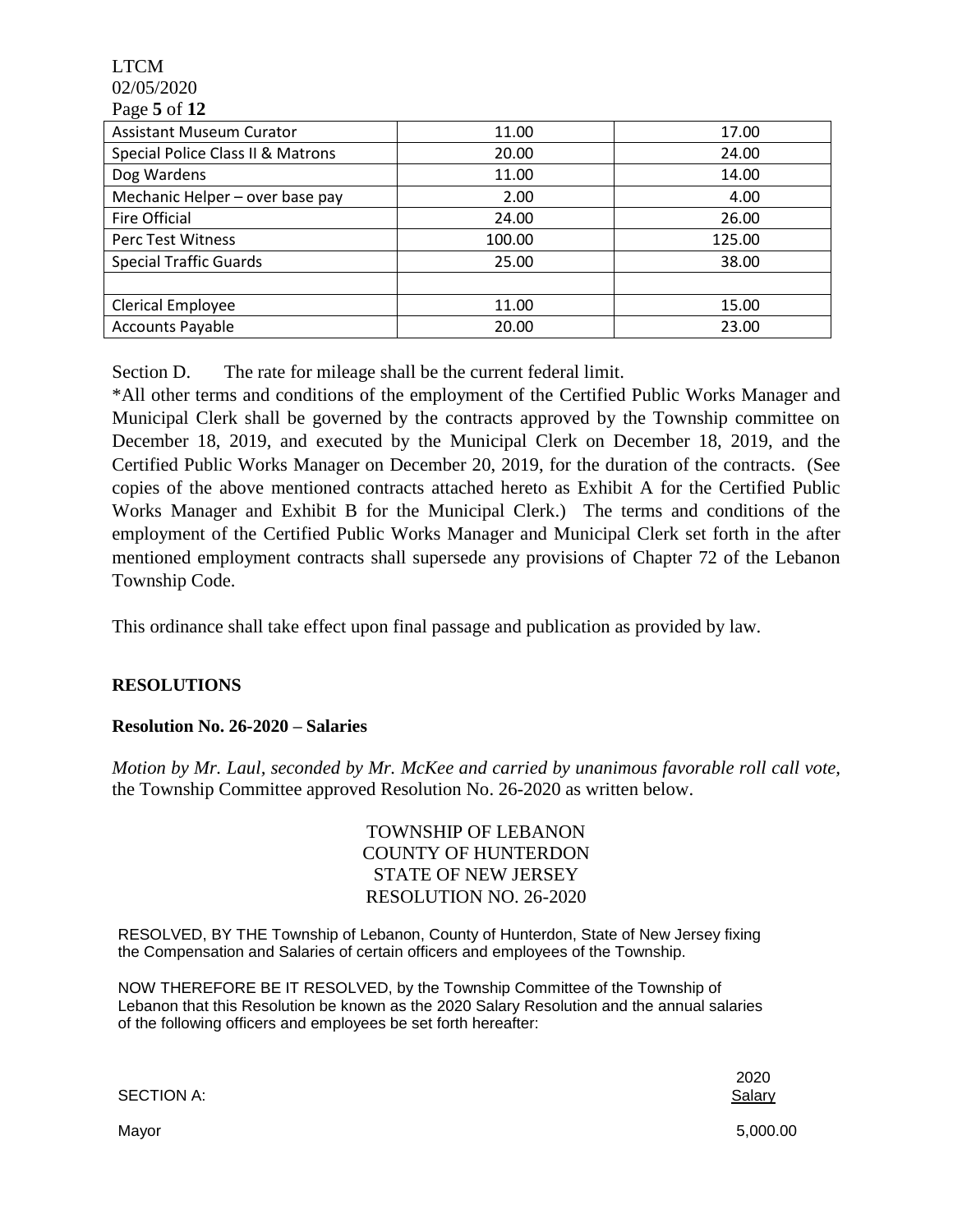#### LTCM

02/05/2020

| Page 6 of 12                                  |            |
|-----------------------------------------------|------------|
| Committee                                     | 4,000.00   |
| Open Space Coordinator                        | 5,000.00   |
| Tax Assessor - Brandmaier                     | 28,559.84  |
| Deputy Clerk Jacobus                          | 53,407.68  |
| Township Clerk - Sandorse                     | 102,050.00 |
| Tax Collector -                               | 50,224.88  |
| Chief Financial Officer - Della Pia           | 31,473.45  |
| Planning Board/Bd of Adj Secretary - Glashoff | 57,310.08  |
| Police Office Manager - Goracy                | 50,335.68  |
|                                               | 18,701.76  |
| Zoning Officer - Flemming                     |            |
| Road Supervisor - Gabriel                     | 107,100.00 |
| Asst. Road Supervisor - Rivers                | 69,786.96  |
| Chief Mechanic - Kiley                        | 68,476.08  |
| Road Employee - Rivers                        | 69,786.96  |
| Road Employee - Beam                          | 60,074.40  |
| Road Employee - Candler                       | 53,948.88  |
| Road Employee - Gabriel III                   | 38,875.20  |
| Road Employee - Apgar                         | 46,086.24  |
| Chief of Police - Rautenberg                  | 134,030.33 |
| Sergeant - Gurneak                            | 118,313.06 |
| 1st Class - Cronce                            | 108,830.74 |
| 1st Class - Lane                              | 107,441.89 |
| 1st Class - Thomsen                           | 107,099.85 |
| 1st Class - Unkert                            | 108,830.74 |
| 6th Class - DaSilva                           | 62,173.81  |
| 6th Class - Plimpton                          | 62,173.81  |
| 9th Class - Larowe                            | 56,324.64  |
| Office of Emergency Management - Maurizio     | 5,465.44   |
| Dog Census -                                  | 4,747.26   |
| Recycling Coordinator - Fascinelli            | 5,465.52   |

SECTION B: The hourly wage of the following employees of the Township of Lebanon shall be set forth hereafter:

| Special Police II - Goracy          | 24.45  |
|-------------------------------------|--------|
| SLEO - Clyne, Hale, Moyle, Perna    | 30.00  |
| Clerk - Gourlay, Mwangi, Wentz      | 14.00  |
| Library Clerk - Drumm               | 21.28  |
| Museum Curator - Sampaio            | 19.25  |
| Library Clerk - Lebida              | 14.25  |
| 2nd Clerk - Roth                    | 16.55  |
| Clerk - Codoyannis, Dunleavy, Maloy | 12.55  |
| <b>Animal Control Officer</b>       | 13.07  |
| Fire Official - Apgar               | 25.19  |
| Perc Test Witness -                 | 100.00 |
| <b>Special Traffic Guards</b>       | 42.58  |
| Accounts Payable - Fascinelli       | 21.86  |
| Road Department - Laborer           | 15.00  |

SECTION C: The rate for mileage shall be the current federal limit.

# **Resolution No. 27-2020 – Professional Service Appointments**

*Motion by Mr. Laul, seconded by Mr. McKee and carried by unanimous favorable roll call vote,* the Township Committee approved Resolution No. 27-2020 as written below.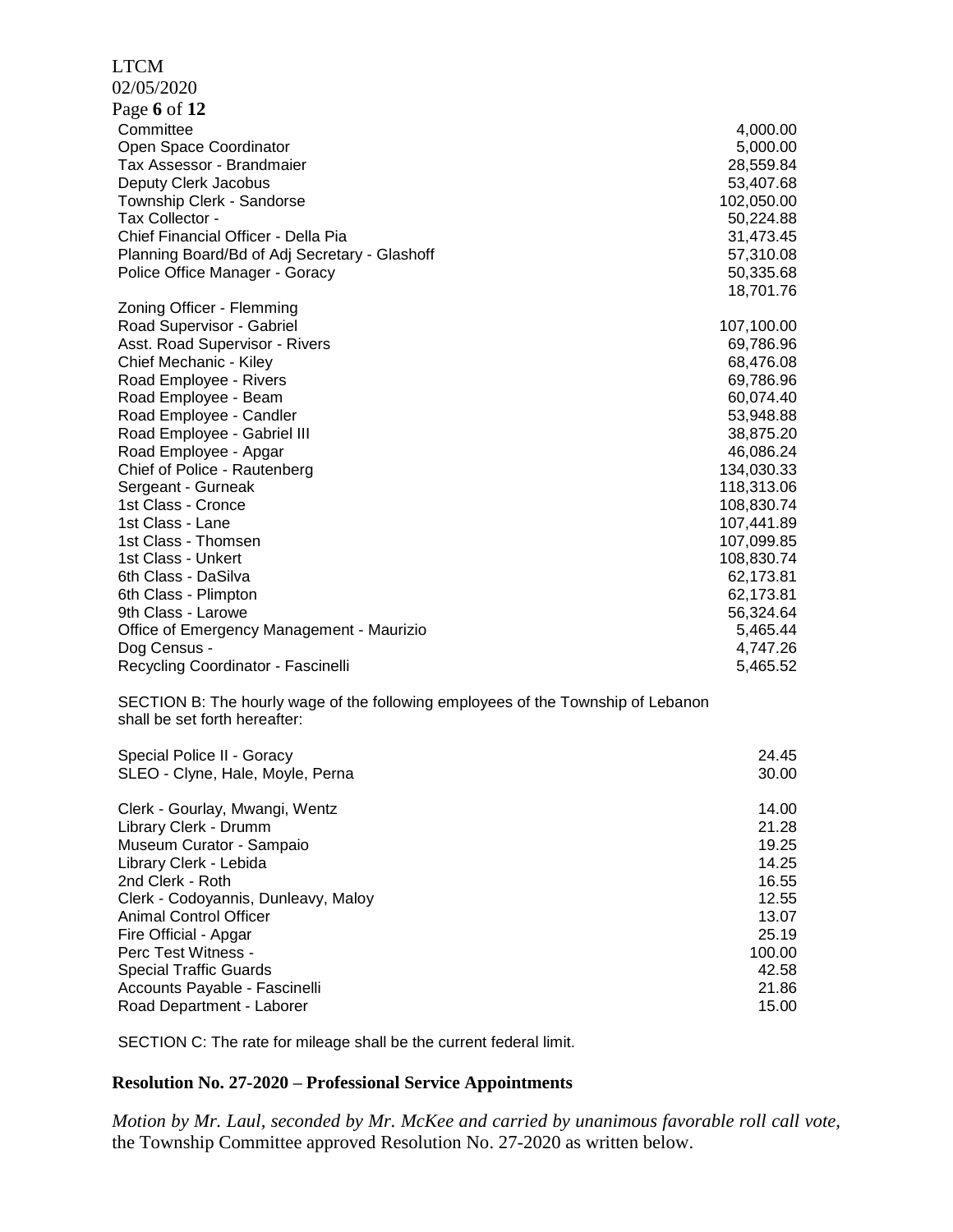# TOWNSHIP OF LEBANON COUNTY OF HUNTERDON STATE OF NEW JERSEY RESOLUTION NO. 27-2020 PROFESSIONAL SERVICE APPOINTMENTS

WHEREAS, there exists a need for Attorneys, Engineers, and Professional Experts for the Township of Lebanon, and

WHEREAS, the Local Public Contracts Law (N.J.S. A. 40A:11-1 et seq.) required that the resolution authorizing the award of contracts for "Professional Services" without competitive bids must be publicly advertised; and

WHEREAS, the Mayor, Township Clerk and Chief Financial Officer are hereby authorized and directed to execute the agreements; and

WHEREAS sufficient funds are available in the 2020 Temporary Budget and will be made available in the 2020 Municipal Budget for the Township of Lebanon for such services.

NOW THEREFORE, BE IT RESOLVED by the Township Committee of the Township of Lebanon, in the County of Hunterdon, on this 5th day of February 2020 as follows:

Pamela Mathews, PE of Van Cleef Engineering is hereby appointed as Tax Map Maintenance Engineer for the 2020 year.

## **OLD BUSINESS**

**Tax Collector Position Update –** Tabled to Executive Session

#### **Rabid Racoon**

Mayor Schmidt stated that the Hunterdon County Health Department notified the Township that there was another rabid racoon encounter with a dog. The attack took place at the corner of Little Brook Road and Sliker Road. Mayor Schmidt noted the importance of rabies vaccinations for pets and that residents should seek medial attention promptly if they or their pets come in contact with a raccoon.

#### **Buildings and Grounds**

Mr. Wunder stated that he and the Mayor looked into problems with the file room downstairs and discovered that the humidifier is not working properly and that a floor vent had been covered over by a filing cabinet. They are trying to rectify the issues to gain better work conditions.

## **ADMINISTRATOR UPDATE**

Mr. Barberio informed that Committee that the Policy and Procedures Manual is almost done. He will be sending the Manual to the Township Attorney at the end of next week for his review and once complete it will be provided to the Township Committee for review and discussion.

Mr. Barberio said that he will be attending the Fund Commissioner Meeting for Statewide Insurance, tomorrow.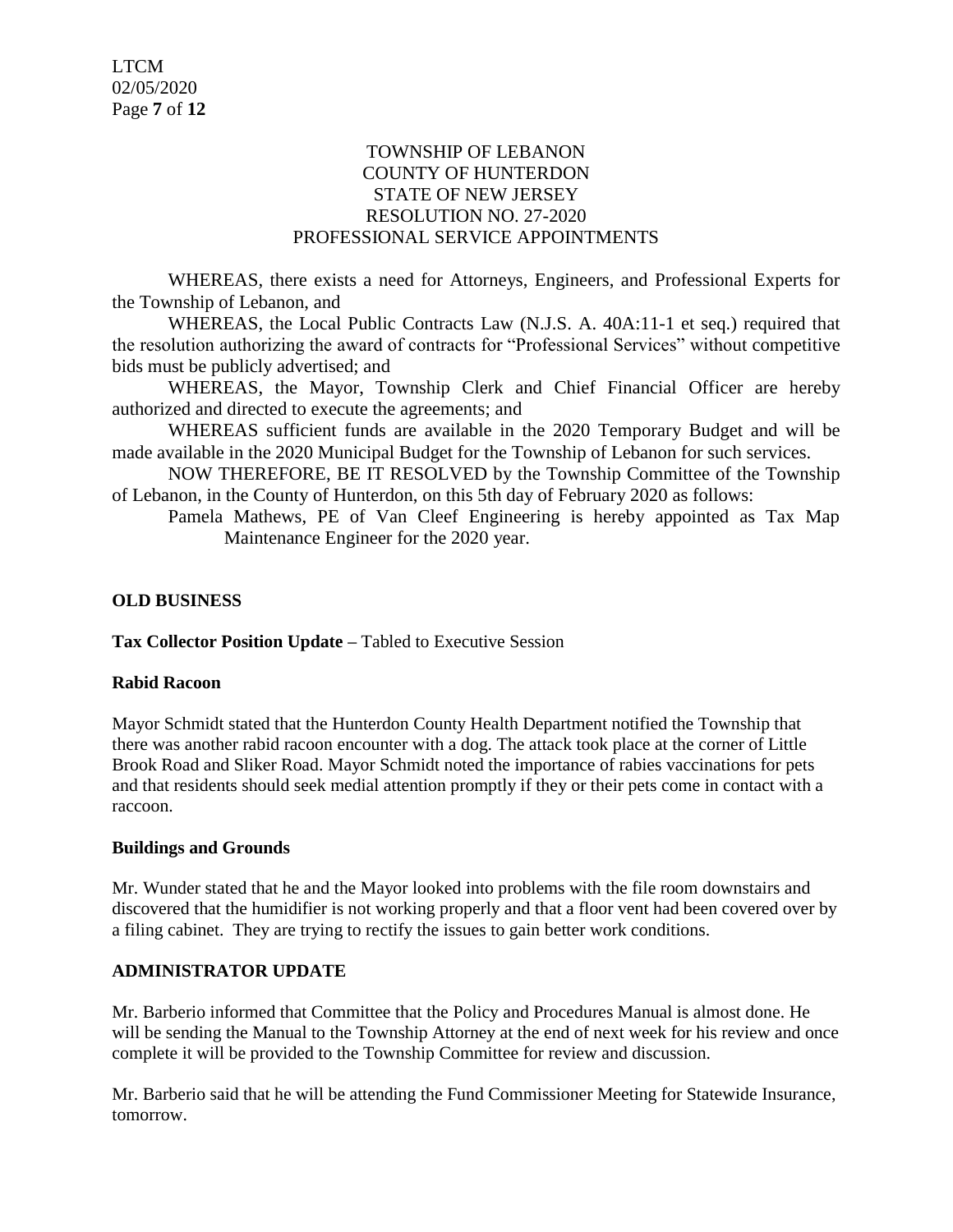LTCM 02/05/2020 Page **8** of **12**

Mr. Barberio stated that resident complaints that he is working on will hopefully be taken care of by the end of next week.

## **NEW BUSINESS**

#### **Police Chief's Request to Purchase a 2020 Ford F150 4x4 Crew Cab**

Chief Rautenberg informed the Committee that for years the Police Department has been discussing the need for a pickup truck as they are a multifunctioning Department. The new truck will still function as a police vehicle, with a cage in the back and a seat but they will also have the benefit of a bed. The bed will enable the Officers to assist the Road Department by having cones onboard for road closures plus it will provide the Officers with the ability to pick up downed bikes or debris on the side of the roadway, if necessary.

The purchase of the truck is a carryover from the 2019 purchase approval. The vehicle will be purchased through State Contract, from Winner Ford, at a cost of \$43591.00. The cost will be paid out of 2019 Capital Budget.

*Motion by Mr. Wunder, seconded by Mr. Laul and carried by unanimous favorable roll call vote, the* Township Committee approved the purchase of a 2020 Ford F150 4x4 Crew Cab, through State Contract #88728 from Winner Ford, at a cost of \$43591.00. The cost will be paid out of 2019 Capital Budget.

#### **Police Chief's Request to Begin Hiring Process**

Chief Rautenberg stated that with the retirement of Chief Gale the Department is now down to nine officers. He would like to advertise to fill the full-time position. Chief Rautenberg will be using websites to advertise as opposed to the newspaper. With approval, the notices will be posted on websites this Friday.

*Motion by Mr. Laul, seconded by Mr. McKee and carried by unanimous favorable roll call vote, the* Township Committee approved the Police Chief's request to place employment ads for a full-time officer.

Attorney Lyons and Mr. Barberio will review the employment application.

#### **Musconetcong Watershed Association - Grant Letter of Support**

Ms. Nancy Lawler and Mr. Erik Henriksen were present.

Mr. Henriksen stated that the Musconetcong Watershed Association has been conducting testing in the lower end of the River from Hampton to Bloomsbury. Grant opportunities have now arisen for testing to be conducted from Hampton to Hackettstown. Ms. Lawler informed the Committee that Musconetcong Watershed Association is seeking a letter of support from the Township for a grant proposal that they will be submitting to the NJDEP. They are applying for funding to expand the current Watershed Protection Plan to include the area between Hampton and Hackettstown, which will include Lebanon Township. Ms. Lawler said that they will be collecting information from the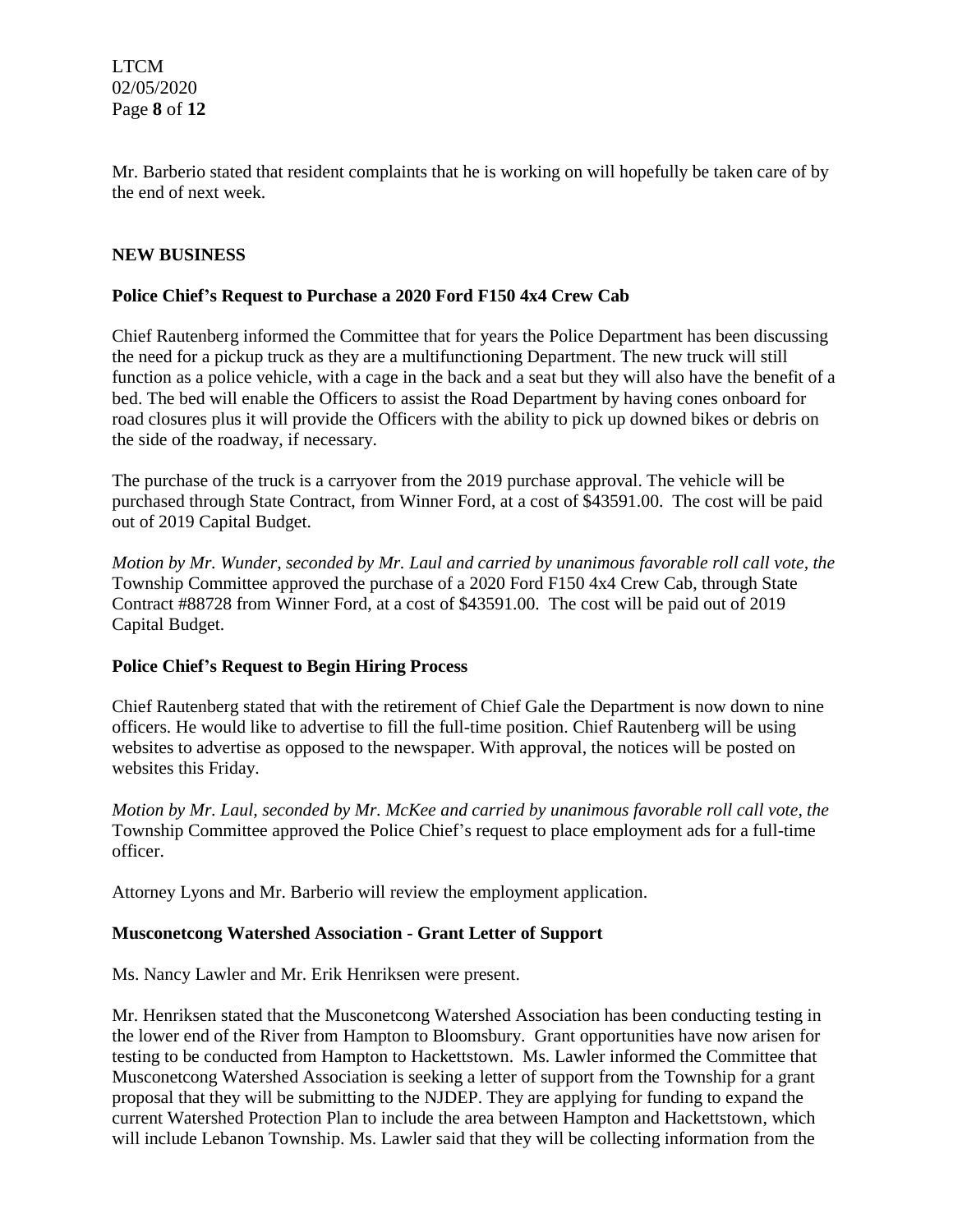LTCM 02/05/2020 Page **9** of **12**

Township to see what challenges the Township has with insuring water quality. Water sampling is also a part of the Plan and will be free of charge for the Township.

*Motion by Mr. Wunder, seconded by Ms. Koehler and carried by unanimous favorable roll call vote,* the Township Committee approved the draft letter of support for the Musconetcong Watershed Association.

# **New Jersey Water Supply Authority – Grant Letter of Support**

The New Jersey Water Supply Authority is applying for a NJDEP Grant for the preservation and restoration of the Spruce Run Reservoir and its tributaries. The NJWSA is requesting support from the Township by providing \$400 of in-kind labor services over the three-year project.

*Motion by Mr. Laul, seconded by Ms. Koehler and carried by unanimous favorable roll call vote, the* Township Committee endorsed the New Jersey Water Supply's Grant Application to the NJDEP and approved the \$400 of in-kind services.

## **Township Appreciation Event**

Mr. Laul offered to organize the Township Event this year. Mr. Laul will check to see what dates are available for the park pavilion during the month of June.

#### **PRESENTATION OF VOUCHERS**

Committee Members provided a description of vouchers exceeding \$1000.00.

*Motion by Ms. Koehler, seconded by Mr. Laul and carried by favorable roll call vote, the Township* Committee approved the February 5, 2020 bill list in the amount \$959,021.48 ABSTAIN: Mr. McKee abstained from the approval of his payment for the right of way easement and approved the rest of the bill list.

#### **CORRESPONDENCE**

- a. Meals on Wheels of Hunterdon, Inc. 18th Annual March for Meals
- b. Senator Michael J. Doherty Environmental Protection Recycling Enhancement Act Grant Award
- c. Lebanon Township EOSC November 4, 2020 Meeting Minutes

## **PUBLIC COMMENTS**

*Motion by Ms. Koehler seconded by Mr. Laul and carried by unanimous favorable roll call vote, the* Township Committee opened the Public Comment portion of the meeting at 7:47 p.m.

Ms. Laurie Hoffman commended Ms. Koehler on her proclamation presentation. Ms. Hoffman asked about GIS Mapping and inquired on the status of the "library pond".

*Motion by Ms. Koehler, seconded by Mr. Laul and carried by unanimous favorable roll call vote, the* Township Committee closed the public comment portion of the meeting at 7:49 p.m.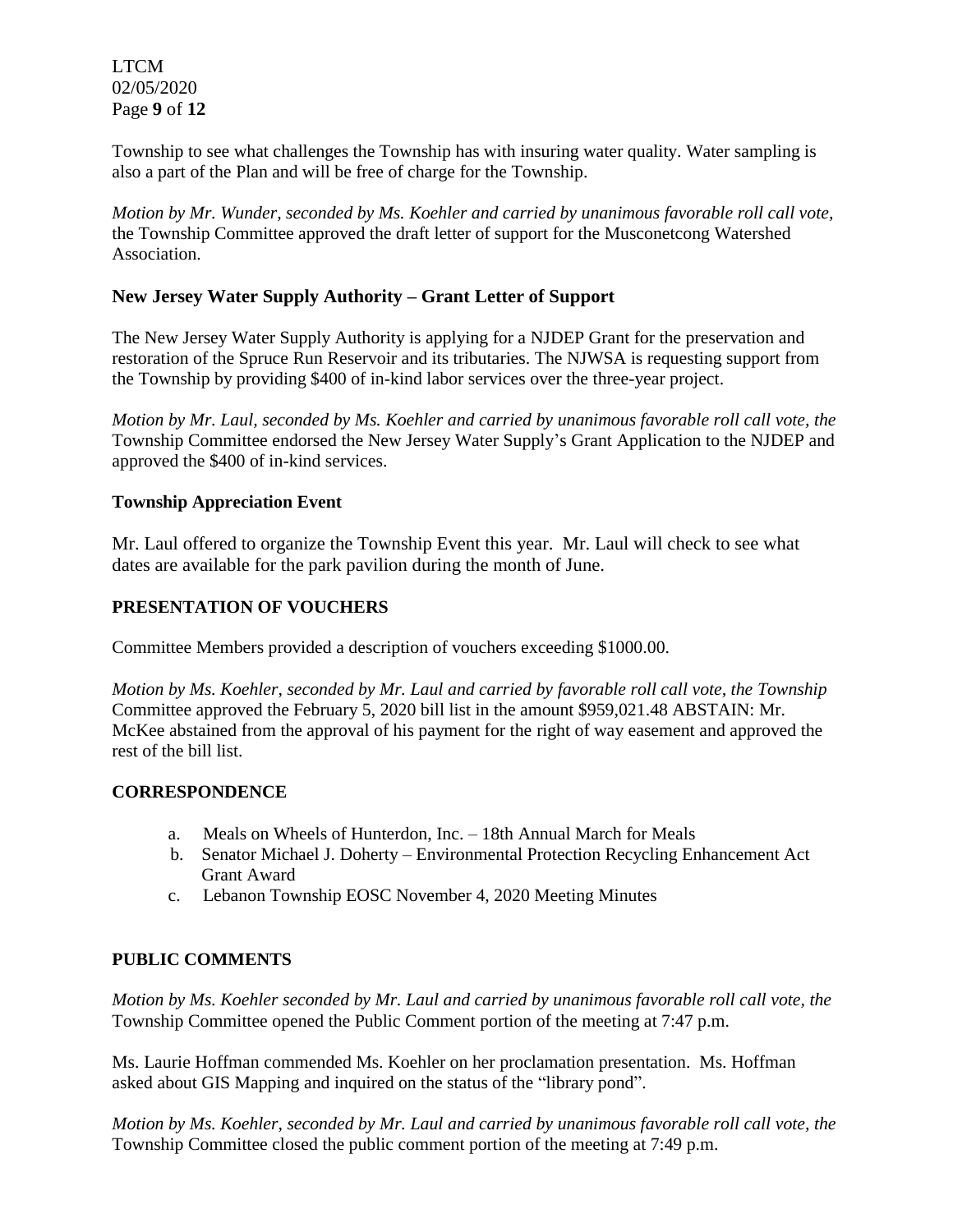LTCM 02/05/2020 Page **10** of **12**

#### **EXECUTIVE SESSION - Resolution No. 28-2020**

*Motion by Mr. Laul, seconded by Ms. Koehler and carried by unanimous favorable roll call vote, the* Township Committee approved Resolution No. 28-2020 and convened in executive session at 7:50 p.m. It is anticipated that action will be taken.

# **TOWNSHIP OF LEBANON COUNTY OF HUNTERDON STATE OF NEW JERSEY RESOLUTION NO. 28-2020 RESOLUTION AUTHORIZING EXECUTIVE SESSION**

**WHEREAS**, the Open Public Meetings Act; *N.J.S.A.* 10:4-6 *et seq*., declares it to be the public policy of the State to insure the right of citizens to have adequate advance notice of and the right to attend meetings of public bodies at which business affecting the public is discussed or acted upon; and

**WHEREAS**, the Open Public Meetings Act also recognizes exceptions to the right of the public to attend portions of such meetings; and

**WHEREAS**, the Mayor and Committee find it necessary to conduct an executive session closed to the public as permitted by the *N.J.S.A*. 40:4-12; and

**WHEREAS**, the Mayor and Committee will reconvene in public session at the conclusion of the executive session;

**NOW, THEREFORE, BE IT RESOLVED** by the Mayor and Committee of the Township of Lebanon, County of Hunterdon, State of New Jersey that they will conduct an executive session to discuss the following topic(s) as permitted by *N.J.S.A*. 40:4-12:

\_\_\_\_\_\_A matter which Federal Law, State Statute or Rule of Court requires be kept confidential or excluded from discussion in public (Provision relied upon:

\_\_\_\_\_\_\_\_\_\_\_\_\_\_\_\_\_\_\_\_\_\_\_\_\_\_\_\_\_\_\_\_\_\_\_\_\_\_\_\_\_\_\_\_\_\_\_\_\_\_\_\_\_);

\_\_\_\_\_\_A matter where the release of information would impair a right to receive funds from the federal government;

\_\_\_\_\_\_A matter whose disclosure would constitute an unwarranted invasion of individual privacy;

X A collective bargaining agreement, or the terms and conditions thereof (Specify contract:  $\qquad \qquad$   $\qquad \qquad$   $\qquad \qquad$   $\qquad \qquad$   $\qquad \qquad$   $\qquad \qquad$   $\qquad \qquad$   $\qquad \qquad$   $\qquad \qquad$   $\qquad \qquad$   $\qquad \qquad$   $\qquad \qquad$   $\qquad \qquad$   $\qquad \qquad$   $\qquad \qquad$   $\qquad \qquad$   $\qquad \qquad$   $\qquad \qquad$   $\qquad \qquad$   $\qquad \qquad$   $\qquad \qquad$   $\qquad \qquad$   $\qquad \qquad$   $\qquad \$ 

\_\_\_ \_\_A matter involving the purpose, lease or acquisition of real property with public funds, the setting of bank rates or investment of public funds where it could adversely affect the public interest if discussion of such matters were disclosed;

\_\_\_\_\_\_Tactics and techniques utilized in protecting the safety and property of the public provided that their disclosure could impair such protection;

\_\_\_\_\_\_Investigations of violations or possible violations of the law;

Pending or anticipated litigation or contract negotiation in which the public body is or may become a party; (The general nature of the litigation or contract negotiations is:

\_\_\_\_\_\_Professional Service Contracts\_\_\_\_\_\_. The public disclosure of such information at this time would have a potentially negative impact on the municipality's position in the litigation or negotiation; therefore this information will be withheld until such time as the matter is concluded or the potential for negative impact no longer exists.)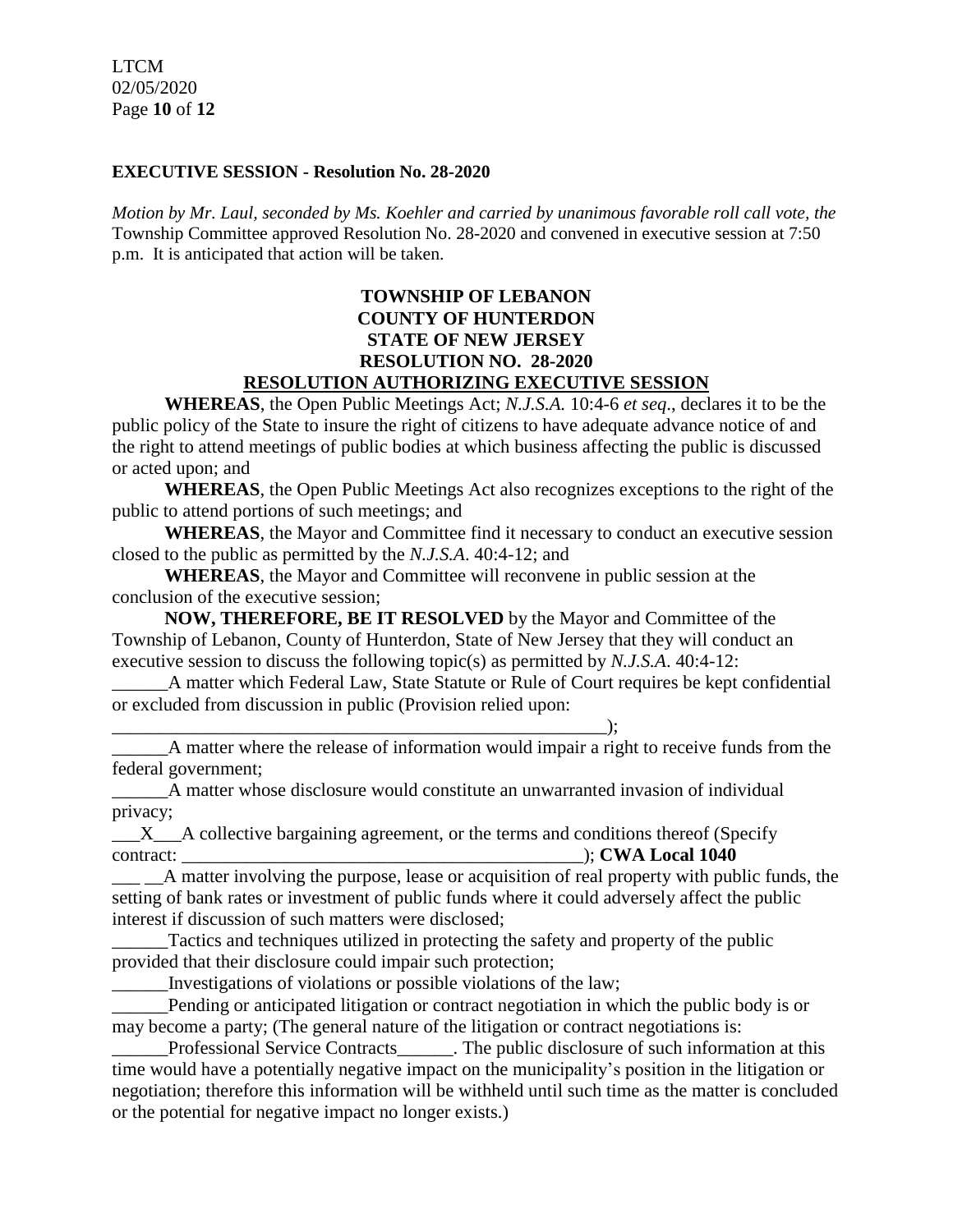## LTCM 02/05/2020 Page **11** of **12**

 Matters falling within the attorney-client privilege, to the extent that confidentiality is required in order for the attorney to exercise his or her ethical duties as a lawyer; (The general nature of the matter is:  $OR$  the public disclosure of such information at this time would have a potentially negative impact on the municipality's position with respect to the matter being discussed; therefore this information will be withheld until such time as the matter is concluded or the potential for negative impact no longer exists.*)*;

 X Matters involving the employment, appointment, termination of employment, terms and conditions of employment, evaluation of the performance, promotion or disciplining of any specific prospective or current public officer or employee of the public body, where all individual employees or appointees whose rights could be adversely affected have not requested in writing that the matter(s) be discussed at a public meeting; (The employee(s) and/or general nature of discussion is: **Tax Collector Interview** Union Contract the public disclosure of such information at this time would violate the employee(s) privacy rights; therefore this information will be withheld until such time as the matter is concluded or the threat to privacy rights no longer exists.;

Deliberation occurring after a public hearing that may result in the imposition of a specific civil penalty or loss of a license or permit;

**BE IT FURTHER RESOLVED** that the Mayor and Committee hereby declare that their discussion of the subject(s) identified above may be made public at a time when the Township Attorney advises them that the disclosure of the discussion will not detrimentally affect any right, interest or duty of the Township or any other entity with respect to said discussion. **BE IT FURTHER RESOLVED** that the Mayor and Committee, for the reasons set forth above, hereby declare that the public is excluded from the portion of the meeting during which the above discussion shall take place.

Public Meeting reconvened at 8:56 p.m.

*Motion by Mr. Laul, seconded by Ms. Koehler and carried by unanimous favorable roll call vote, the* Township Committee approved Resolution 29-2020 as written below.

> TOWNSHIP OF LEBANON HUNTERDON COUNTY, NEW JERSEY RESOLUTION NO. 29-2020 RESOLUTION APPOINTING A CERTIFIED TAX COLLECTOR

WHEREAS, the Township Committee of the Township of Lebanon received numerous applications for the advertised position described as Certified Tax Collector; and

WHEREAS, the Township Committee believes that Kris Boxwell, CTC, is the most qualified individual to serve as the Certified Tax Collector for the Township of Lebanon.

NOW, THEREFORE, BE IT RESOLVED by the Township Committee of the Township of Lebanon, County of Hunterdon and State of New Jersey, that Kris Boxwell, CTC, is appointed Certified Tax Collector, effective February 10, 2020, to fulfill the remaining term of Mary Hyland per N.J.S.A. 40A:9-145.1. The term expires on December 31, 2020.

BE IT FURTHER RESOLVED by the Township Committee of the Township of Lebanon, County of Hunterdon and State of New Jersey, that the Tax Collector annual salary will be \$28,000 pro rated from the effective date above through December 31, 2020.